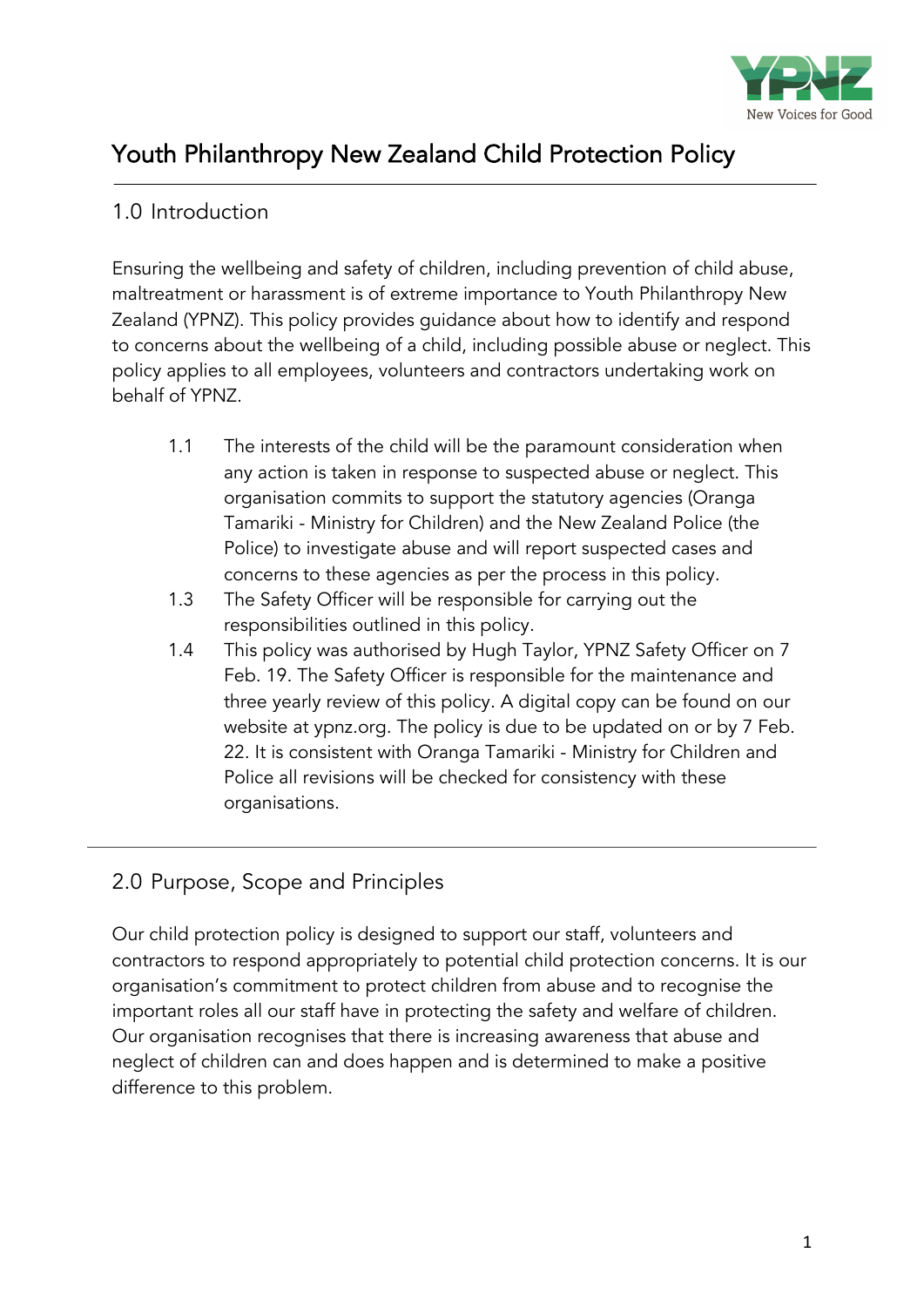

- 2.1 This policy provides our organisation with a broad framework and expectations to protect vulnerable children, including (but not limited to) staff behaviours in response to actual or suspected child abuse or neglect. It applies to all YPNZ staff, including volunteers and part-time or temporary roles and contractors.
- 2.2 The designated person for child protection has a responsibility to ensure that the appropriate authority is notified when a staff member has a belief that a child has been, or is likely to be, abused or neglected. This extends to ensuring that all known information about the child, young person and their family/wha nau is shared in full with the appropriate authority, to determine the most appropriate response.
- 2.3 In addition to guiding staff to make referrals of suspected child abuse and neglect to the statutory agencies – i.e., Oranga Tamariki - Ministry for Children and the Police – this policy will also help our staff identify and respond to the needs of the many vulnerable children whose wellbeing is of concern/
- 2.4 YPNZ affirms its commitment to work with other agencies to ensure the best outcome for the children and to work towards continuing improvement in child protection policies.

## 3.0 Definitions

The Oranga Tamariki Act / Children's and Young People's Well-being Act 1989 defines child abuse as '…the harming (whether physically, emotionally, sexually) illtreatment, abuse, neglect or deprivation of any child or young person".

- 3.1 Abuse the harming (whether physically, emotionally or sexually), illtreatment, neglect or deprivation of any child.
- 3.2 Neglect the persistent failure to meet a child's basic physical or psychological needs, leading to adverse or impaired physical or emotional functioning or development.
- 3.3 Child any child or young person aged under 18 years, and who is not married or in a civil union.
- 3.4 Child protection activities carried out to ensure that children are safe in cases where there is suspected abuse or neglect or the risk of abuse or neglect.
- 3.5 Designated person for child protection the manager/supervisor or designated person responsible for providing advice and support to staff where they have a concern about an individual child or who want advice about the child protection policy.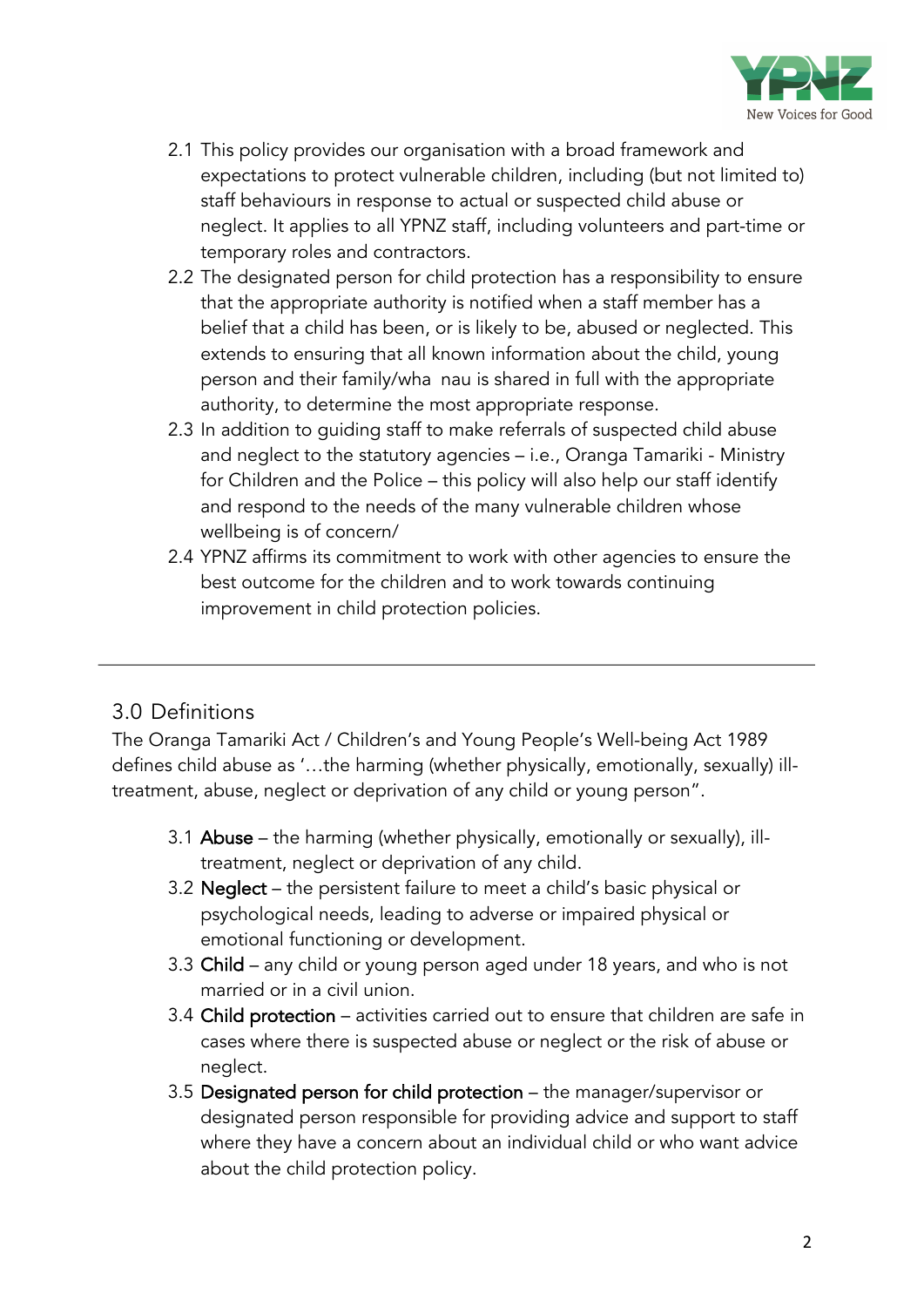

- 3.6 Disclosure information given to a staff member by the child, parent or caregiver or third party in relation to abuse or neglect.
- 3.7 Oranga Tamariki the agency responsible for investigating and responding to suspected abuse and neglect and for providing a statutory response to children found to be in need of care and protection.
- 3.8 New Zealand Police the agency responsible for responding to situations where a child is in immediate danger and for working with Oranga Tamariki in child protection work, including investigating cases of abuse or neglect where an offence may have occurred.
- 3.9 Children's services any organisation that provides services to children or to adults where contact with children may be part of the service. These organisations should have child protection policies. Organisations that provide services to adults who may be caring for or parenting children should also consider developing a policy, e.g., adult mental health and addiction services.
- 3.10 Physical abuse any acts that may result in the physical harm of a child or young person. It can be, but is not limited to: bruising, cutting, hitting, beating, biting, burning, causing abrasions, strangulation, suffocation, drowning, poisoning and fabricated or induced illness.
- 3.11 Sexual abuse any acts that involve forcing or enticing a child to take part in sexual activities, whether or not they are aware of what is happening. Sexual abuse can be, but is not limited to:
	- § Contact abuse: touching breasts, genital/anal fondling, masturbation, oral sex, penetrative or non-penetrative contact with the anus or genitals, encouraging the child to perform such acts on the perpetrator or another, involvement of the child in activities for the purposes of pornography or prostitution.
	- § Non-contact abuse: exhibitionism, voyeurism, exposure to pornographic or sexual imagery, inappropriate photography or depictions of sexual or suggestive behaviours or comments.
- 3.12 Emotional abuse any act or omission that results in adverse or impaired psychological, social, intellectual and emotional functioning or development. This can include:
	- Patterns of isolation, degradation, constant criticism or negative comparison to others. Isolating, corrupting, exploiting or terrorising a child can also be emotional abuse.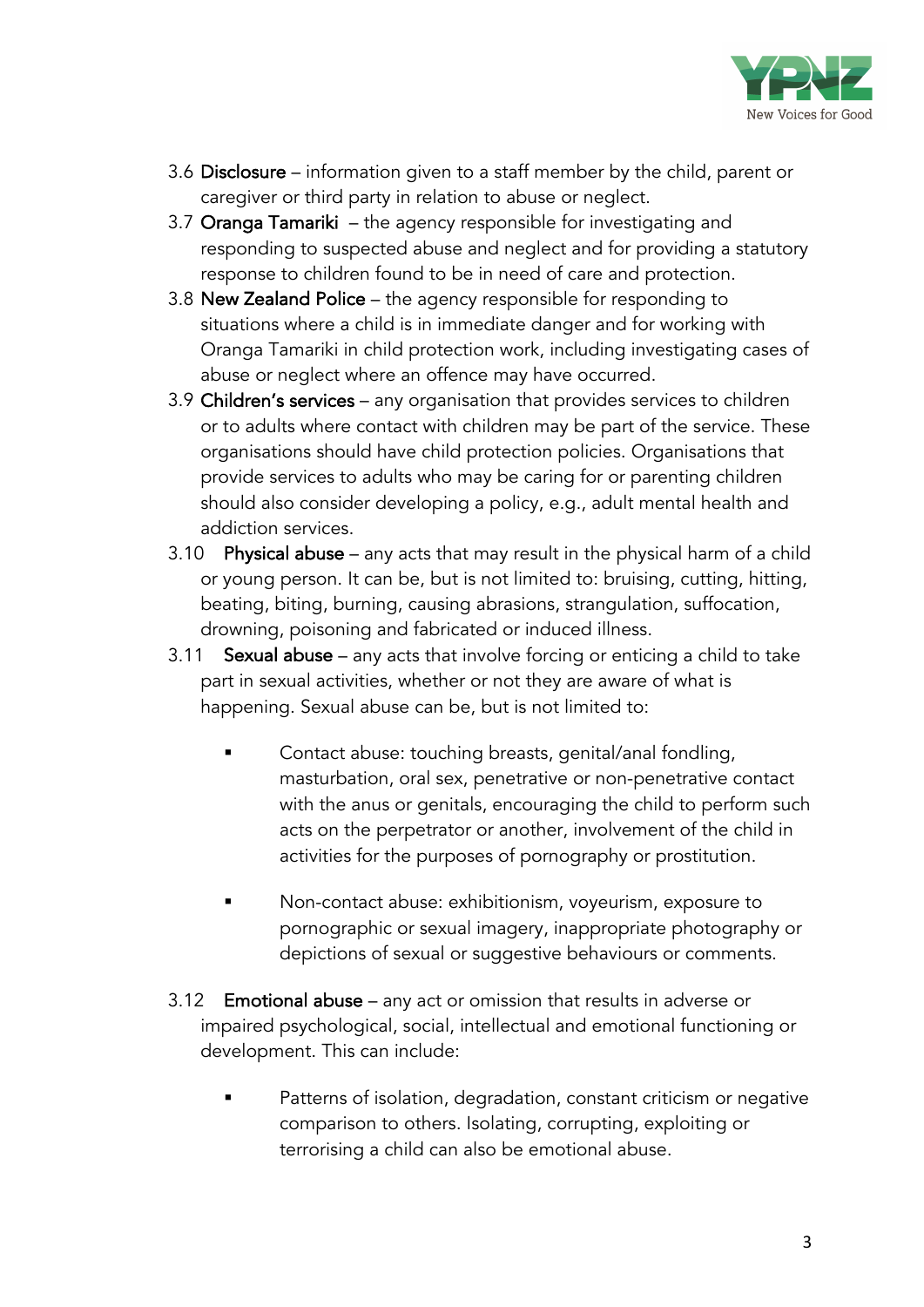

- Exposure to family/wha nau or intimate partner violence.
- 3.13 Neglect neglect is the most common form of abuse, and although the effects may not be as obvious as physical abuse, it is just as serious. Neglect can be:
	- Physical (not providing the necessities of life, like a warm place, food and clothing).
	- Emotional (not providing comfort, attention and love).
	- Neglectful supervision (leaving children without someone safe looking after them).
	- Medical neglect (not taking care of health needs).
	- **Educational neglect (allowing chronic truancy, failure to enrol in** education or inattention to education needs).

#### 4.0 Training

We are committed to maintaining and increasing staff awareness of how to prevent, recognise and respond to abuse through appropriate training. As part of their induction, new staff are made aware of the policy on child protection.

#### 5.0 Identifying Child Abuse and Neglect

- 5.1 Our approach to identifying abuse or neglect is guided by the following principles:
	- 5.1.1 We understand that every situation is different and it's important to consider all available information about the child and their environment before reaching conclusions. For example, behavioural concerns may be the result of life events, such as divorce, accidental injury, the arrival of a new sibling etc.
	- 5.1.2 We understand when we are concerned a child is showing signs of potential abuse or neglect we should talk to someone, either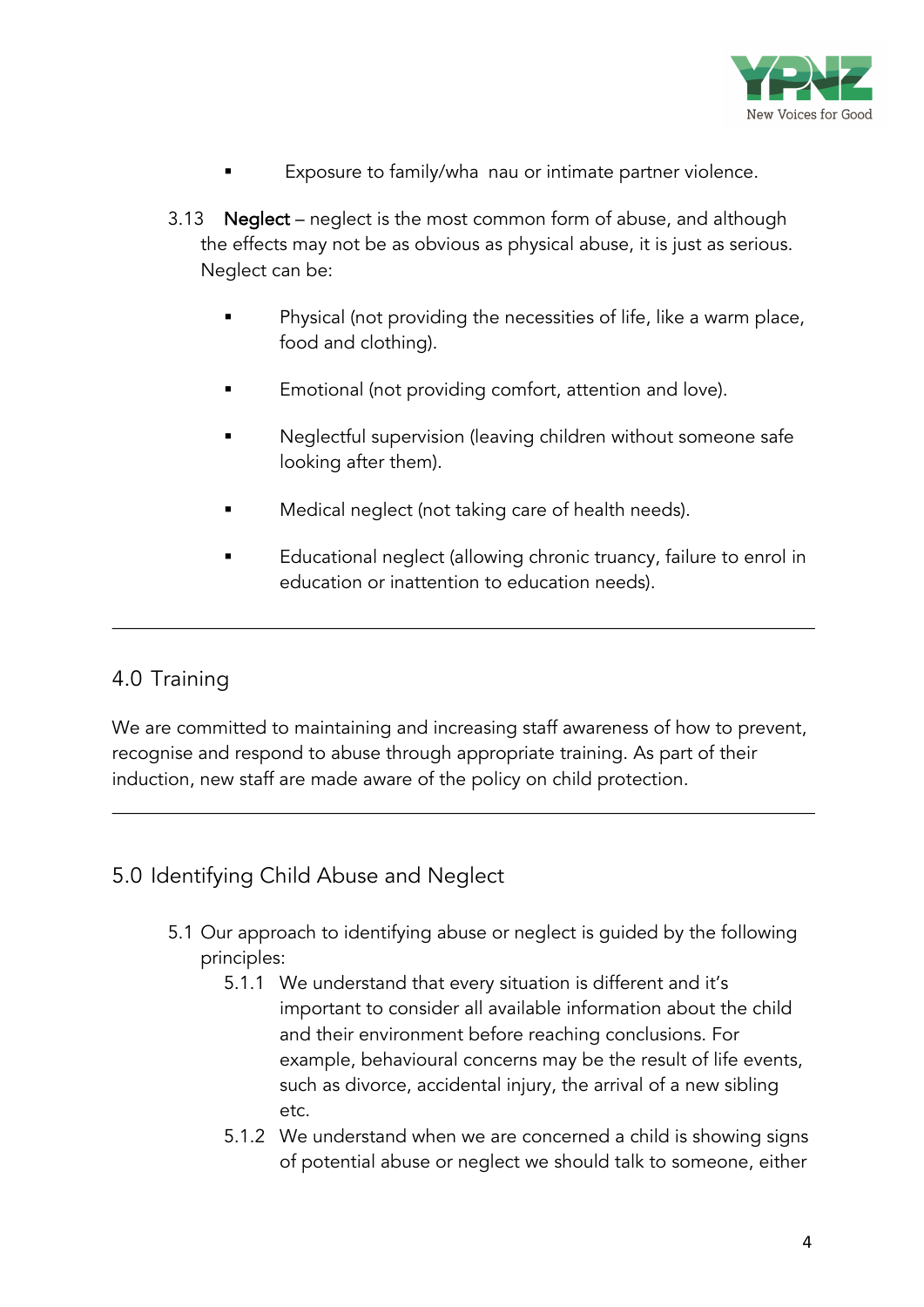

a colleague, manager/supervisor or the Designated Person for Child Protection – we shouldn't act alone.

- 5.1.3 While there are different definitions of abuse, the important thing is for us to consider overall wellbeing and the risk of harm to the child. It is not so important to be able to categorise the type of abuse or neglect.
- 5.1.4 It is normal for us to feel uncertain, however, the important thing is that we should be able to recognise when something is wrong, especially if we notice a pattern forming or several signs that make us concerned.
- 5.1.5 Exposure to intimate partner violence (IPV) is a form of child abuse. There is a high rate of co- occurrence between IPV and the physical abuse of children.
- 5.2 We recognise the signs of potential abuse:
	- 5.2.1 Physical signs (e.g., unexplained injuries, burns, fractures, unusual or excessive itching, genital injuries, sexually transmitted diseases).
	- 5.2.2 Behavioural concerns (e.g., age- inappropriate sexual interest or play, fear of a certain person or place, eating disorders/substance abuse, disengagement/neediness, aggression).
	- 5.2.3 Developmental delays (e.g., small for their age, cognitive delays, falling behind in school, poor speech and social skills).
	- 5.2.4 Emotional abuse/neglect (e.g., sleep problems, low selfesteem, obsessive behaviour, inability to cope in social situations, sadness/loneliness and evidence of self-harm).
- 5.3 We are aware of the signs of potential neglect:
	- 5.3.1 The child talking about things that indicate abuse (sometimes called an allegation or disclosure).
	- 5.3.2 Physical *signs* (e.g., looking rough and uncared for, dirty, without appropriate clothing, underweight).
	- 5.3.3 *Developmental delays* (e.g., small for their age, cognitive delays, falling behind in school, poor speech and social skills).
	- 5.3.4 Behavioural concerns (e.g., disengagement/ neediness, eating disorders/substance abuse, aggression).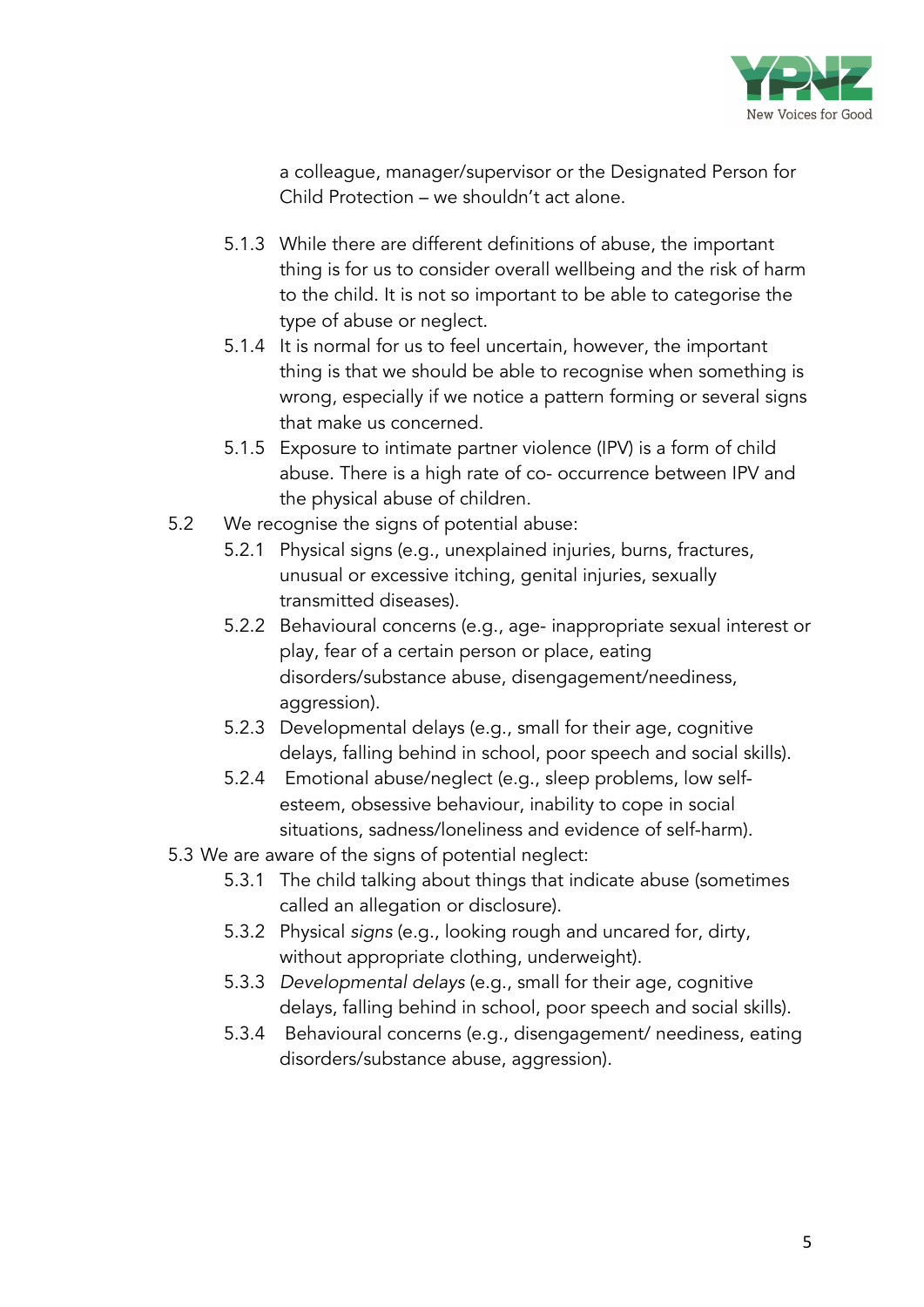

- 5.3.5 *Neglectful supervision* (e.g., out and about unsupervised, left alone, no safe home to return to).
- 5.3.6 *Medical neglect* (e.g., persistent nappy rash or skin disorders or other untreated medical issues).
- 5.3.7 *Emotional abuse/neglect* (e.g., sleep problems, low selfesteem, obsessive behaviour, inability to cope in social situations, sadness/loneliness and evidence of self-harm).
- 5.4 Every situation is different and staff will consider all available information about the child and their environment before reaching conclusions. For example, behavioural concerns may be the result of life events, such as divorce, accidental injury, the arrival of a new sibling etc.
- 5.5 This organisation will always act on the recommendations of statutory agencies, including Oranga Tamariki and the Police. We will only inform families/wha nau about suspected or actual abuse after we have discussed this with these agencies.
- 5.6 When we respond to suspected child abuse or any concerning behaviour we write down our observations, impressions and communications in a confidential register. This is kept separate from our other records and access will be strictly controlled.
- 5.7 Staff involved in cases of suspected child abuse are entitled to have support. We will maintain knowledge of such individuals, agencies and organisations in the community that provide support.

#### 6.0 Confidentiality and Information Sharing

- 6.1 All observations, after an investigation has been notified, shall be kept in writing but the file will be sealed for confidential reasons.
- 6.2 We will seek advice from Oranga Tamariki Ministry for Children and/or the Police before identifying information about an allegation is shared with anyone, other than the service manager or designated person. Staff should be aware that:
- 6.3 Under sections 15 and 16 of the Oranga Tamariki Act 1989/ Children's and Young People's Well-being Act 1989 any person who believes that a child has been or is likely to be, harmed physically, emotionally or sexually or ill-treated, abused, neglected or deprived may report the matter to Oranga Tamariki – Ministry for Children or the Police and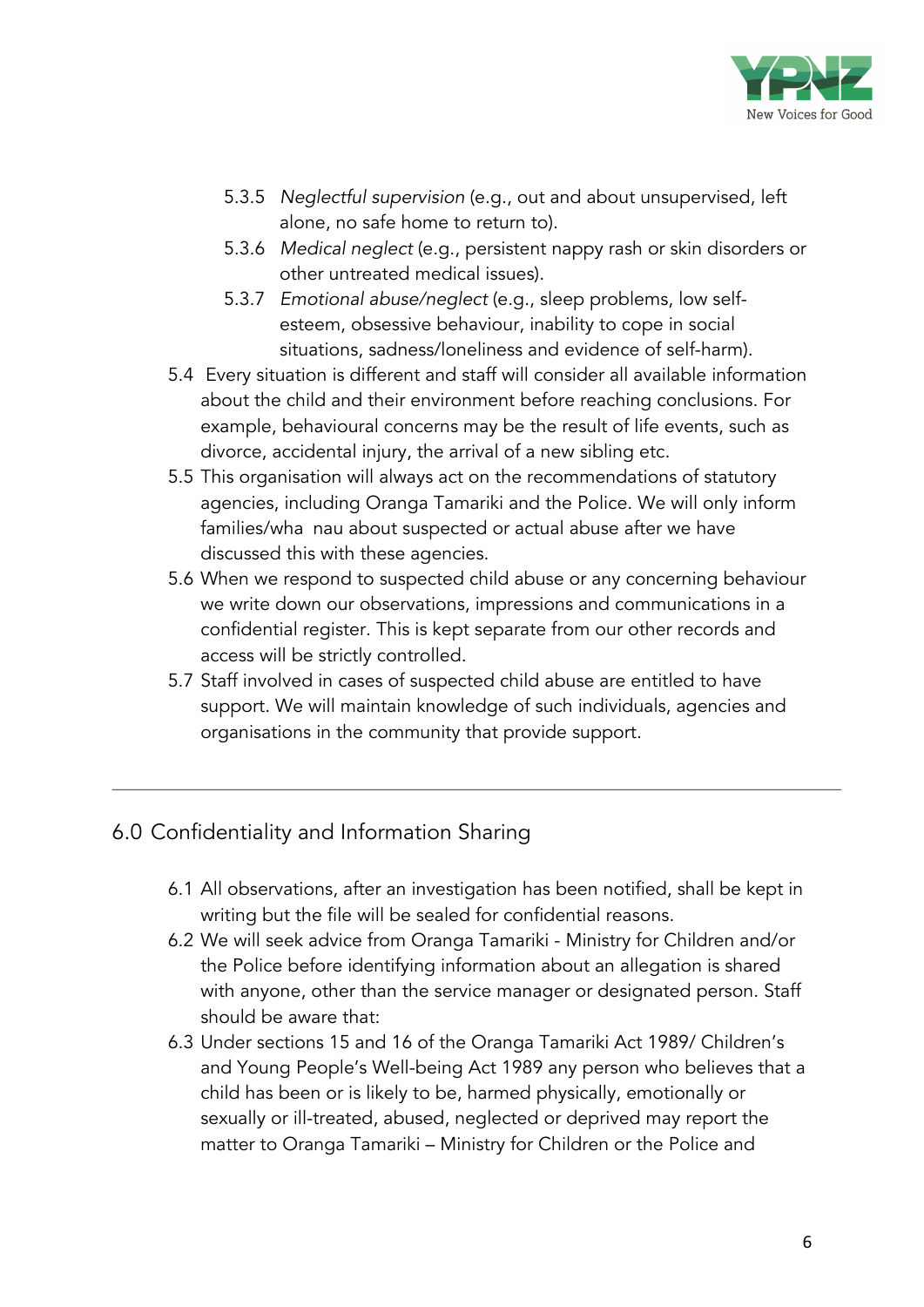

provided the report is made in good faith, no civil, criminal or disciplinary proceedings may be brought against them.

6.4 When collecting personal information about individuals, it is important to be aware of the requirements of the privacy principles – i.e., the need to

collect the information directly from the individual concerned and when doing so to be transparent about: the purposes for collecting the information and how it will be used; who can see the information; where it is held; what is compulsory/voluntary information; and that people have a right to request access to and correction of their information.

6.5 Staff may, however, disclose information under the Privacy Act/Health Information Privacy Code where there is good reason to do so – such as where there is a serious risk to individual health and safety (see privacy principle 11/Code rule 11). Disclosure about ill-treatment or neglect of a child/young person may also be made to the Police or Oranga Tamariki – Ministry for Children under sections 15 and 16 of the Oranga Tamariki Act 1989/ Children's and Young People's Well-being Act 1989.

#### 7.0 Child Safe Practice Guidelines

- 7.1 If it's necessary to do things of a personal nature for a child, make sure you have another adult accompanying you. Get the consent of the parent/caregiver and if possible, the child. Let them know what you are doing and why.
- 7.2 Avoid situations where you are alone with a child. While acknowledging that occasionally there may be no alternative, for example, where a child falls ill and has to be taken home. However, one-to-one contact must never be allowed to occur on a regular basis.
- 7.3 Don't allow physically rough or sexually provocative games, or inappropriate talking or touching.
- 7.4 Ensure that any claims of abuse by a child are taken seriously and that the guide to report suspected or actual abuse included in this policy as an appendix is followed.
- 7.5 Ensure that use of photographic images and video are aligned to relevant privacy policies.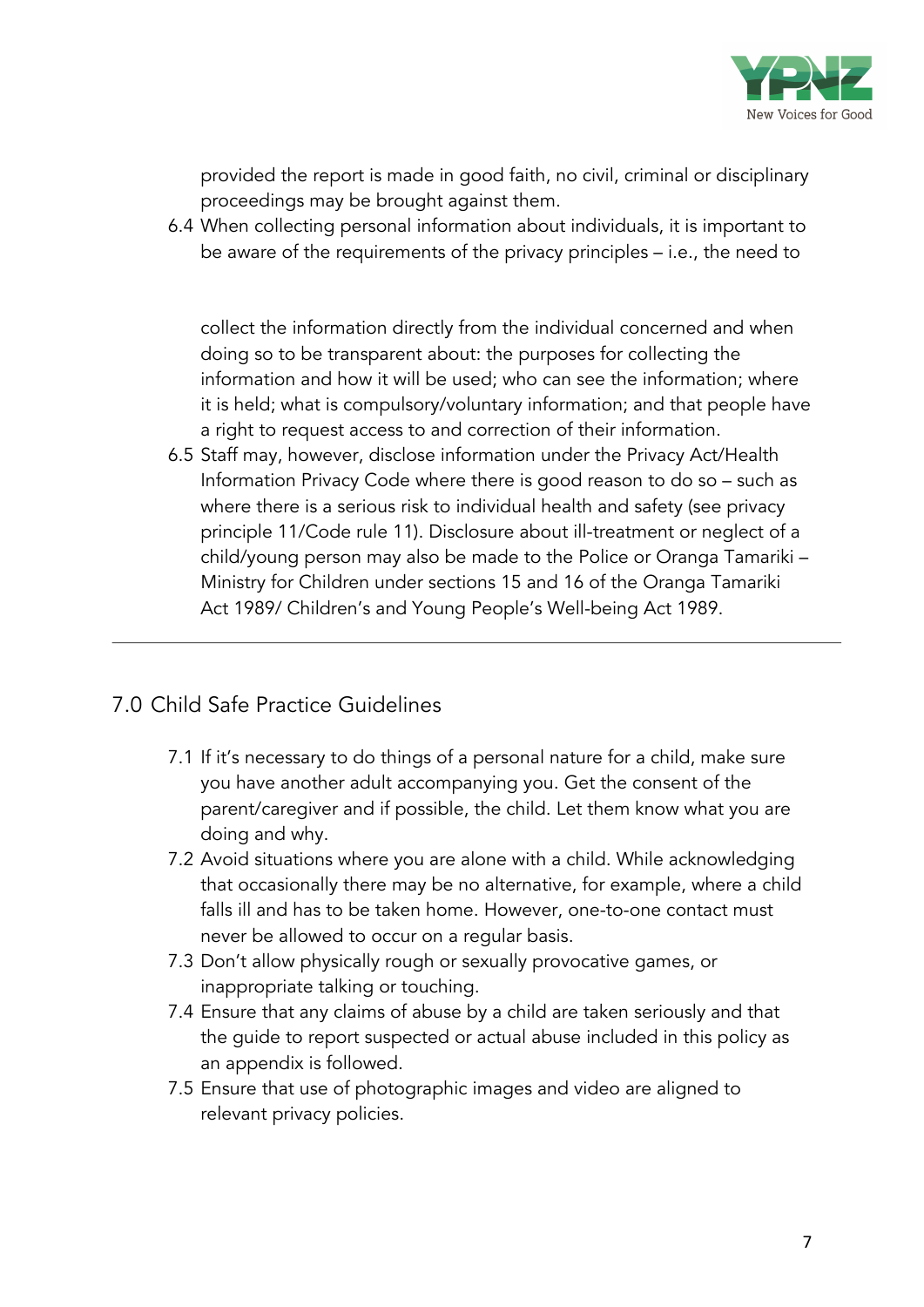

- 7.6 That the all people responsible for children and young people at any given time should always remain in an alcohol-free state that they can react appropriately to any situation that might arise.
- 7.7 Visitors should be monitored at all times by staff and volunteers and outside instructors should be monitored by staff.

#### 8.0 Allegations or Concerns About Staff

YPNZ commits not to use 'settlement agreements', where these are contrary to a culture of child protection. Some settlement agreements allow a member of staff to agree to resign provided that no disciplinary action is taken, and a future reference is agreed. Where the conduct at issue concern the safety or wellbeing of a child, use of such agreements is contrary to a culture of child protection.

- 8.1 All matters involving allegations against staff need to be escalated to the safety officer.
- 8.2 To ensure the child is kept safe, the safety officer may take steps to remove the staff member against whom an allegation has been made from the environment, subject to the requirements of the applicable individual, employment contract and relevant employment law.
- 8.3 Management will consult with Oranga Tamariki and/or the Police before taking any further actions.
- 8.4 It is not the responsibility of staff to investigate allegations of child abuse.

#### 9.0 Recruitment and Employment

- 9.1 Our recruitment policy reflects a commitment to child protection by including comprehensive screening procedures.
- 9.2 Safety checks will be carried out, as required by the Vulnerable Children Act 2014.
- 9.3 All staff will be subject to a check completed by the New Zealand Police Vetting service upon initial employment, and every two years subsequent.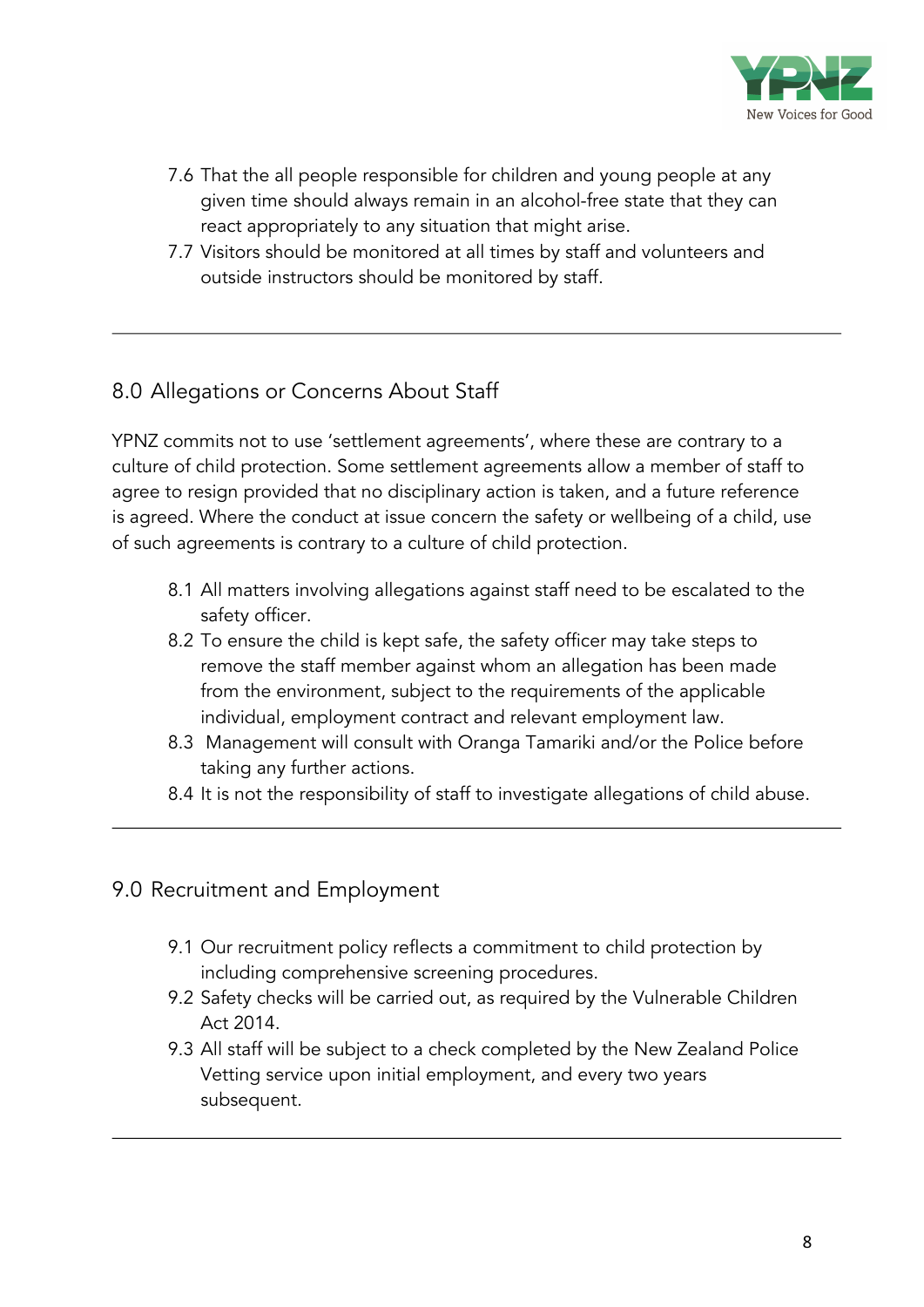

### 10.0 Child Protection Procedures

- 10.1 Procedures for when a child discloses abuse are in appendix A
- 10.2 Procedures for notifying Oranga Tamariki and the Police are in appendix B

#### Related Documentation and Review

Relevant Legislation

- Vulnerable Children's Act 2014
- Care of Children Act 2004
- The United Nations Convention on the Rights of the Child (UNCROC)
- Children, Young Persons, and Their Families Act 1989
- Domestic Violence Act 1995
- Victims' Rights Act 2002

Date Reviewed and Adopted: 07 February 2019

Due Date for Policy Review: 07 February 2022

Authorised By: Hugh Taylor

Version Number: 1.1

Location: ypnz.org/child-protection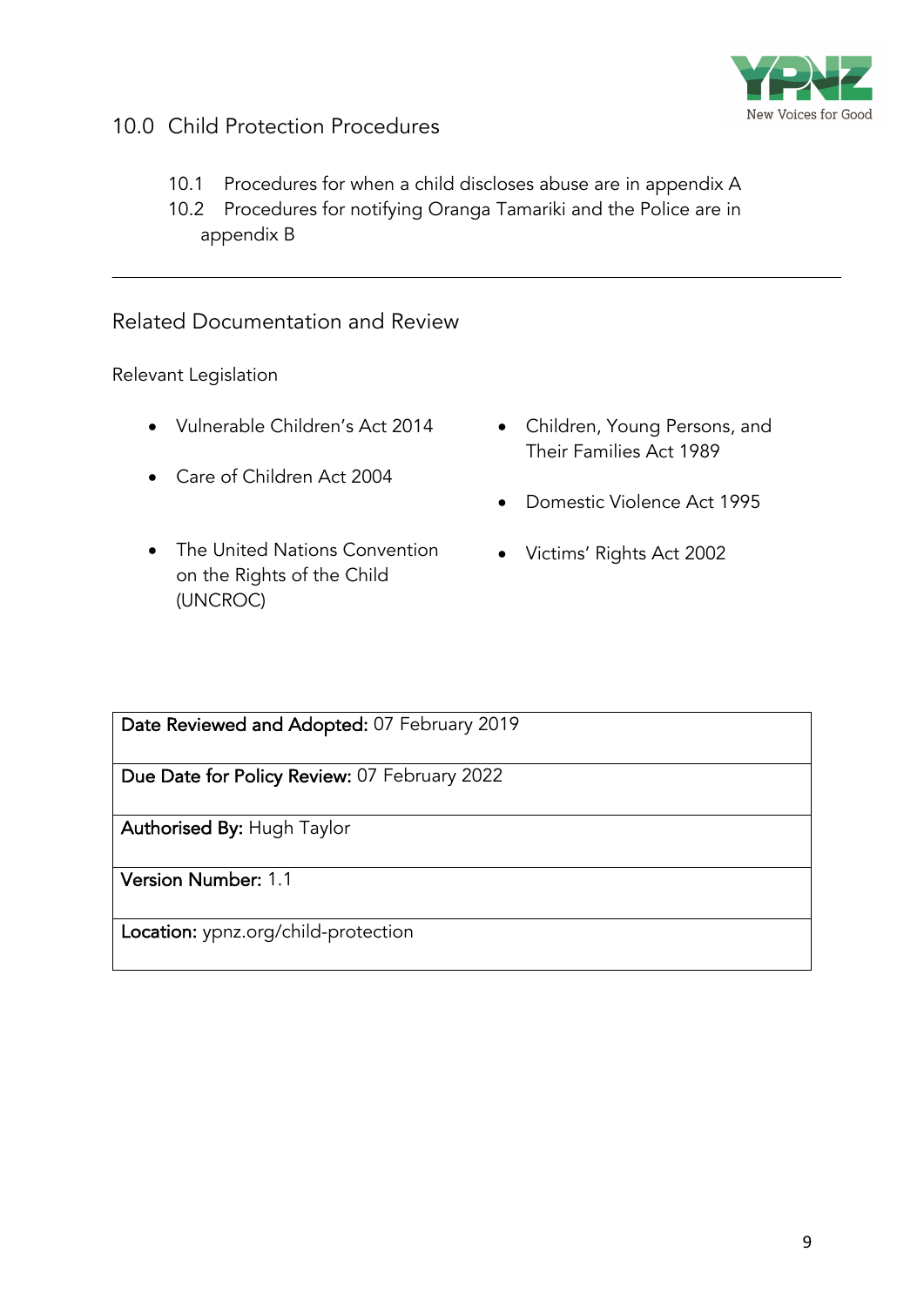

# Appendix A:

## Responding to a child when the child discloses abuse:

| Listen to the child                                           | Disclosures by children are often subtle and need to be<br>handled with particular care, including an awareness of the<br>child's cultural identity and how that affects interpretation of<br>their behaviour and language. |  |
|---------------------------------------------------------------|-----------------------------------------------------------------------------------------------------------------------------------------------------------------------------------------------------------------------------|--|
| Reassure the child                                            | Let the child know that they:<br>Are not in trouble.<br>Have done the right thing.                                                                                                                                          |  |
| Ask open-ended<br>prompts - e.g.,<br>"What happened<br>next?" | Do not interview the child (in other words, do not ask<br>questions beyond open prompts).<br>Do not make promises that can't be kept, e.g., "I will keep<br>you safe now".                                                  |  |
| llf the child is<br>visibly distressed                        | Provide appropriate reassurance and re-engage in<br>appropriate activities<br>under supervision until they are able to participate in<br>ordinary activities.                                                               |  |
| If the child is not in<br>immediate danger                    | Re-involve the child in ordinary activities and explain what<br>you are going to do next.                                                                                                                                   |  |
| If the child is in<br>immediate danger                        | Contact the Police immediately.                                                                                                                                                                                             |  |
| As soon as possible<br>formally record the<br>disclosure      | Record:<br>Word for word, what the child said.<br>The date, time and who was present.<br>Alert the Safety Officer of the situation                                                                                          |  |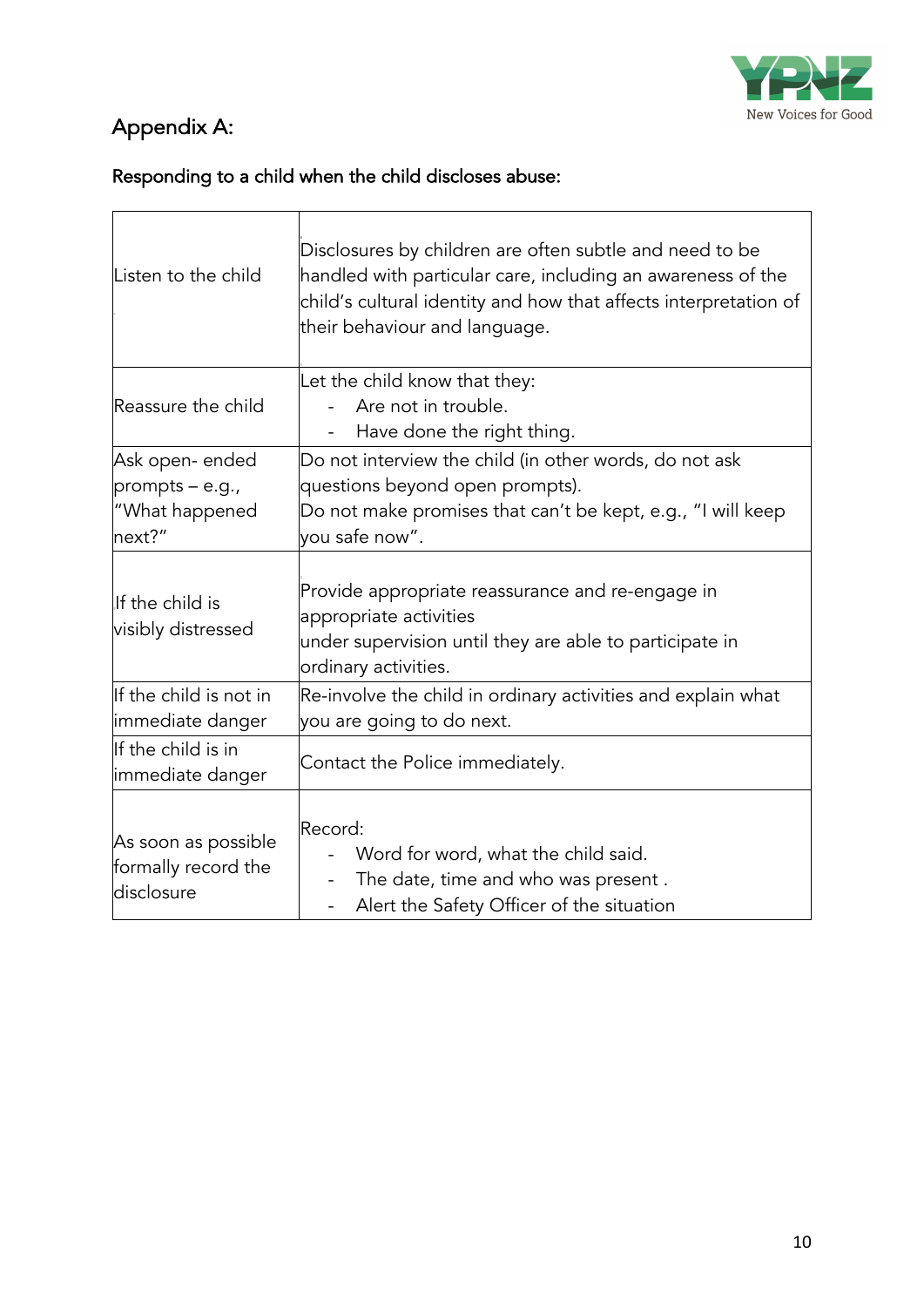

## Appendix B

## Recording and notifying Oranga Tamariki of suspected child abuse or neglect:

| $ \mathsf{W}$ hat process $ $<br>to follow | For example                                                                                                                                                                                                                                                                                                                                                                                                                                                                                                                                            | Key considerations                                                                                                                                                                    |
|--------------------------------------------|--------------------------------------------------------------------------------------------------------------------------------------------------------------------------------------------------------------------------------------------------------------------------------------------------------------------------------------------------------------------------------------------------------------------------------------------------------------------------------------------------------------------------------------------------------|---------------------------------------------------------------------------------------------------------------------------------------------------------------------------------------|
| Recording                                  | Formally record:<br>Anything said by the child.<br>The date, time, location and<br>the names of any staff that<br>may be relevant.<br>The factual concerns or<br>observations that have led to<br>the suspicion of abuse or<br>neglect (e.g., any physical,<br>behavioural or developmental<br>concerns).<br>The action taken by your<br>organisation.<br>Any other information that may be<br>relevant.                                                                                                                                               | Relevant information can inform<br>any future actions.                                                                                                                                |
| Decision-<br>making                        | Discuss any concern with the safety<br>officer                                                                                                                                                                                                                                                                                                                                                                                                                                                                                                         | No decisions should be made<br>in isolation.                                                                                                                                          |
| Notifying<br>authorities                   | If the situation warrants it after<br>discussion with the safety officer,<br>they will:<br>Notify Oranga Tamariki promptly if<br>there is a belief that a child has been, Oranga Tamariki will make the<br>or is likely to be abused or<br>neglected.<br>A phone call to the National Contact with our organisation.<br>Centre is the preferred initial contact<br>with Oranga Tamariki (see below) as<br>this enables both parties to discuss<br>the nature of the concerns and<br>appropriate response options.<br>Phone: 0508 Family (0508 326 459) | decision to inform the parents<br>or caregivers, in consultation<br>Advise what, if any, immediate<br>action may be appropriate,<br>including referring the concern<br>to the Police. |